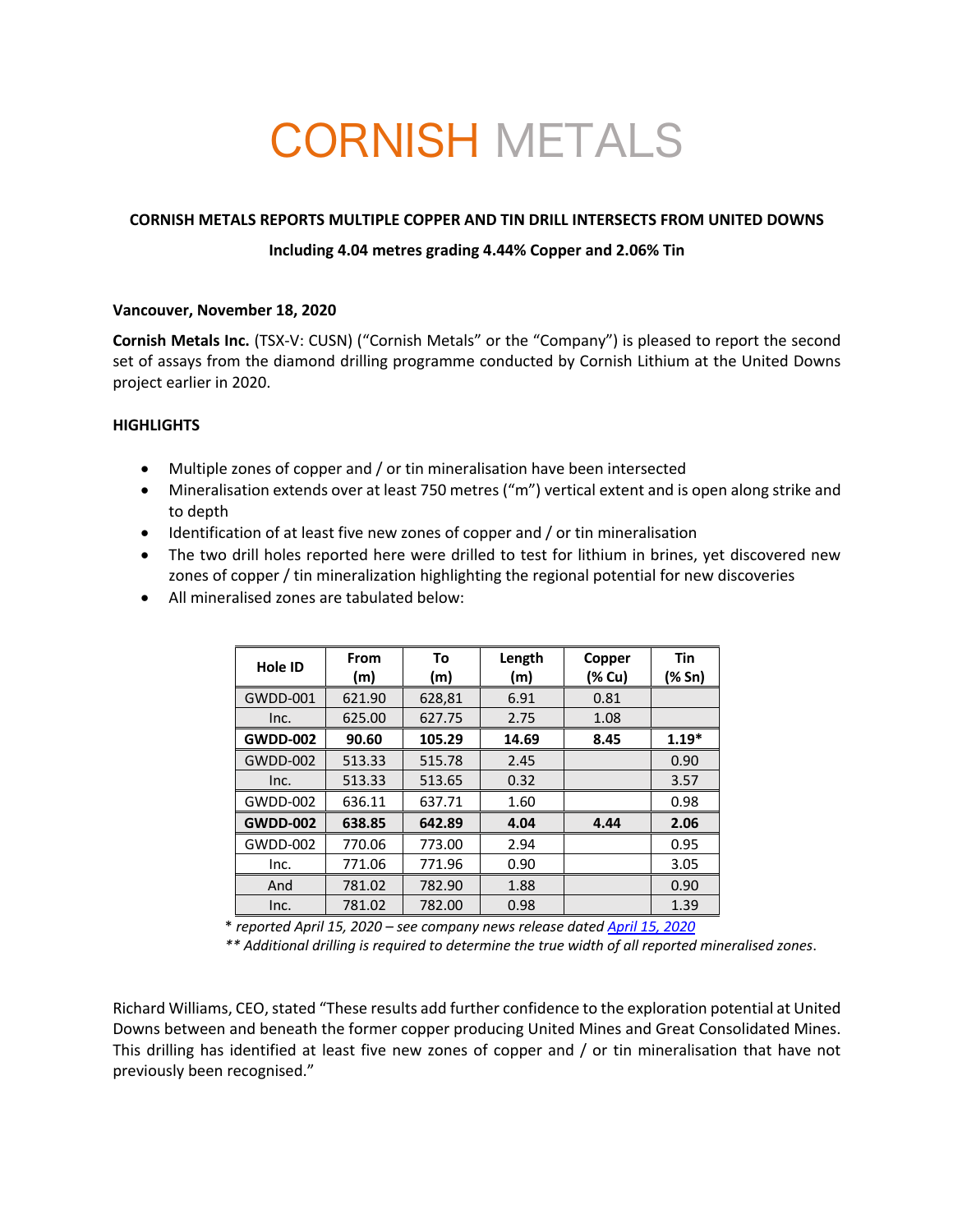# **BACKGROUND**

- Following the recent successful exploration drilling at South Crofty, which demonstrated highgrade tin mineralisation at depth including 2.6 m at 10.33% tin ("Sn"), see Company press release dated October 7, 2020, Cornish Metals has now assayed the remainder of the core drilled by Cornish Lithium earlier in the year at United Downs, located 8km east of South Crofty.
- Cornish Lithium drilled two deep diamond drill holes (GWDD-001 and GWDD-002) to test for lithium in brine potential on Cornish Metals' mineral rights area at United Downs.
- The two drill holes were collared approximately 200 m apart and were drilled towards the south between the historic United Mines (to the south) and Great Consolidated Mine (to the north).
- Map 1 shows the collar locations and traces of the drill holes in relation to surrounding mines and mine workings.
- On April 15, 2020, the Company reported high-grade copper / tin mineralisation in drill hole GWDD-002 (14.69 m grading 8.45% copper ("Cu") and 1.19% Sn between 90.6 m – 105.29 m downhole depth) from a zone referred to as Lithium Lode. See company news release dated April 15, 2020.
- Due to COVID restrictions, the Company was unable to log and sample GWDD-001 and the remainder of GWDD-002 until recently.

# **GWDD-001**

GWDD-001 was drilled to a total downhole depth of 1,097.4 m. Based on knowledge of the historic workings and the dominant orientation of the mineralised structures mined in the area, this drill hole was collared in the footwall of the Lithium Lode (high-grade copper / tin) (see drill section here). The hole intersected 6.91 m grading 0.81% copper which is believed to be the down dip extension of "Hot Lode", one of the principal structures exploited by the historic United Mines.

# **GWDD-002**

GWDD-002 was also drilled towards the south and was collared approximately 200 m west of GWDD-001 (see plan map here). In total, it intersected six different mineralised zones, including two new high-grade copper / tin zones:

- The previously reported "Lithium Lode" returned 14.69 m grading 8.45% Cu and 1.19% Sn.
- One of the newly discovered lodes returned 4.04 m grading 4.44% Cu and 2.06% Sn.
- Further drilling is required to establish the three-dimensional relationships between these structures and the historic workings.

# **GEOLOGY AND MINERALISATION**

The United and Great Consolidated mines operated between approximately 1757 and 1872 and were principally high-grade underground copper mines (grades reported to be in the order of 7% copper).

In the early 1980s, Carnon Consolidated, then a subsidiary of Rio Tinto, developed the Wheal Maid exploration decline as part of their planned exploration program for the area encompassing the former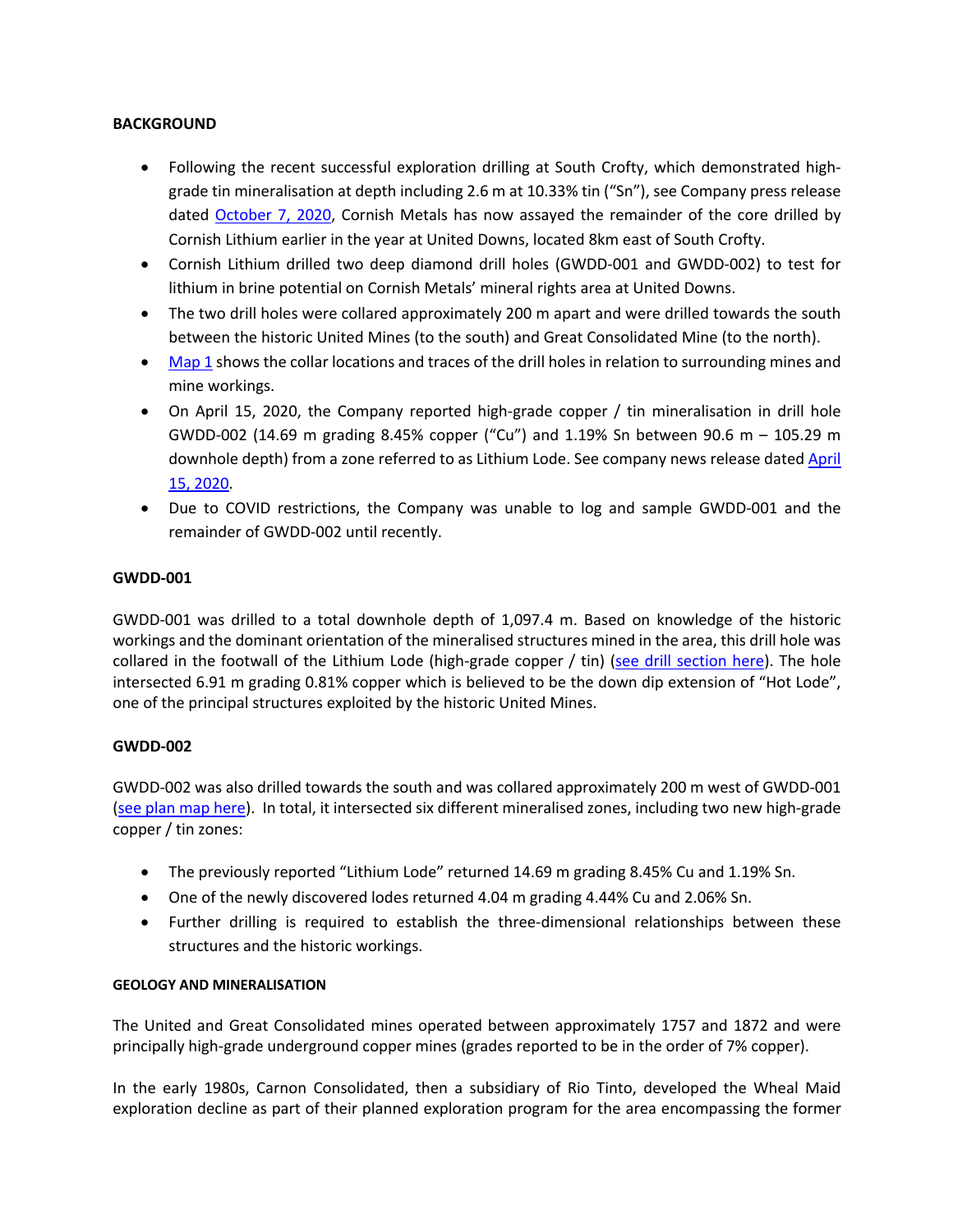United and Great Consolidated Mines. Despite initial encouraging results, including the discovery and initial development of the Tregarlands and Whiteworks lodes, the tin price crash of 1985 resulted in the cessation of all exploration activities.

On a regional scale, the geology comprises metasedimentary rocks (locally called "killas") overlying granite. Copper mineralisation is typically found in the killas, whereas tin mineralisation occurs in both killas and granite. As a comparison, mining in the nearby South Crofty district exploited tin mineralisation over an 800 m vertical extent in the underlying granites.

The exploration hypothesis for United Downs is that significant high-grade tin potential exists beneath the proven area of copper mineralisation, as demonstrated by South Crofty and several other economically mineralised areas of Cornwall.

#### **ABOUT CORNISH METALS**

Cornish Metals (formerly Strongbow Exploration Inc) completed the acquisition of the South Crofty tin and United Downs copper / tin projects, plus additional mineral rights located in Cornwall, UK, in July 2016 (see Company news release dated July 12, 2016). The additional mineral rights cover an area of approximately 15,000 hectares and are distributed throughout Cornwall. Some of these mineral rights cover old mines that were historically worked for copper, tin, zinc, and tungsten.

#### **TECHNICAL INFORMATION**

GWDD-001 and GWDD-002 were drilled by Priority Drilling Company Ltd using an Epiroc Christensen CT20 Diamond Drill rig. The part of the hole in which these intersections were encountered is drilled in HQ (96mm diameter) to recover a 63.5mm diameter drillcore. Core recovery was greater than 95%. The core was logged, split and sampled by Cornish Metals personnel. The samples, comprising half core, were sent for assay at ALS Minerals, Loughrea, Ireland. Sample preparation involved crushing to 70% less than 2mm, riffle split and pulverised to 85% less than 75 microns. The analytical method used was X-ray florescence (XRF) following a lithium borate fusion. Samples assayed with this technique include Cu, Sn, W, Zn and As. A multi-element 4 Acid Digestion ICP-AES analysis was also carried out to further characterise the mineralisation and alteration assemblages. A comprehensive Quality Assurance / Quality Control programme using standards, duplicates and blanks was included within the sampling programme.

The technical information in this news release has been compiled by Mr. Owen Mihalop. Mr. Mihalop has reviewed and takes responsibility for the data and geological interpretation. Mr. Owen Mihalop (MCSM, BSc (Hons), MSc, FGS, MIMMM, CEng) is Chief Operating Officer for Cornish Metals Inc. and has sufficient experience relevant to the style of mineralisation and type of deposit under consideration and to the activity which he is undertaking to qualify as a Competent Person as defined under the JORC Code (2012) and as a Qualified Person under NI 43-101. Mr. Mihalop consents to the inclusion in this announcement of the matters based on his information in the form and context in which it appears.

For additional information please contact: Irene Dorsman at (604) 210 8752 or by e-mail at irene@cornishmetals.com or Sherman Dahl of Pretium Communications at (250) 558 8340.

Blytheweigh (Financial PR/IR-London) Tel: +44 207 138 3204